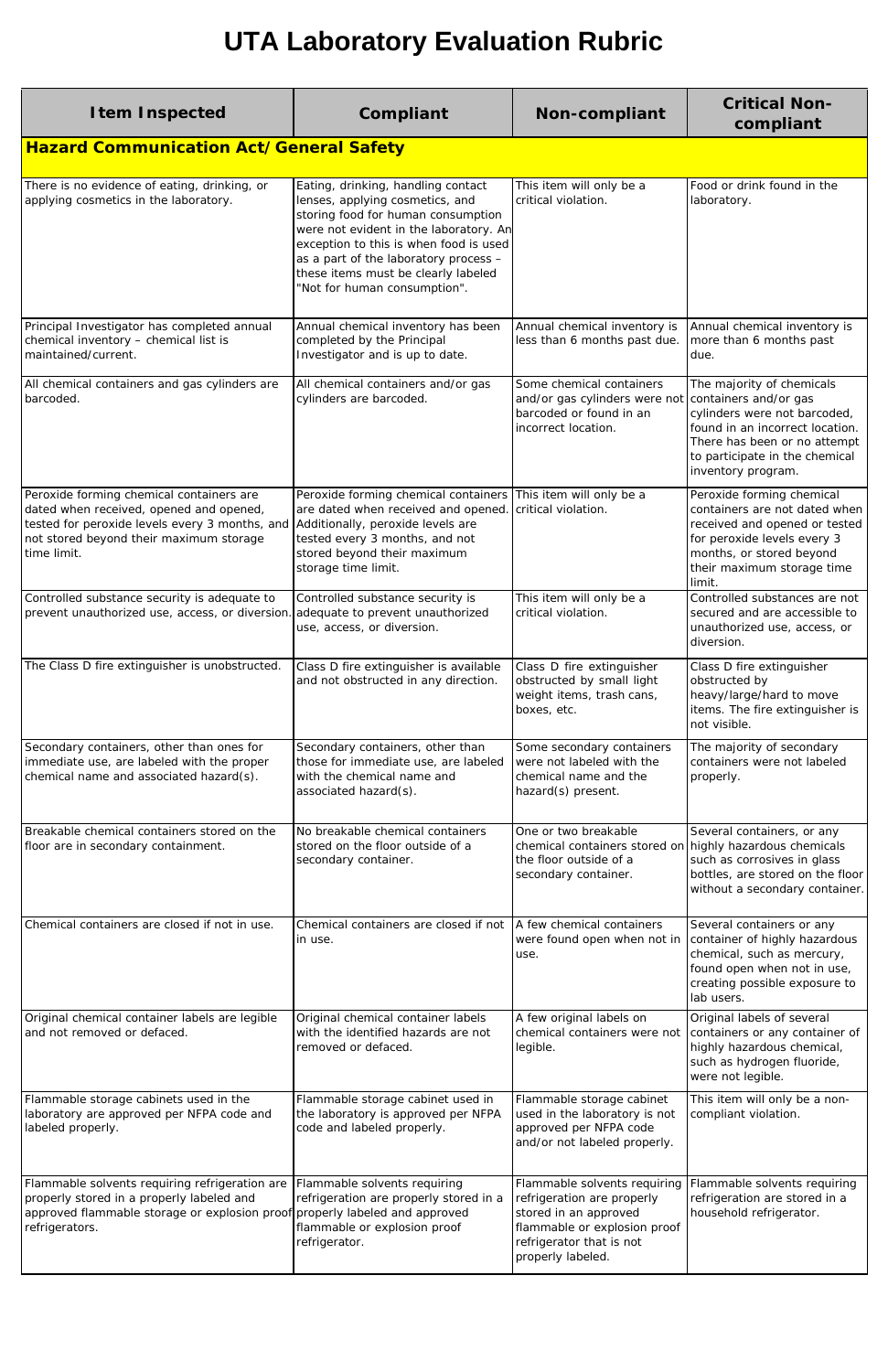| <b>Item Inspected</b>                                                                                                                                 | Compliant                                                                                                                                                                                                                            | <b>Non-compliant</b>                                                                                                                                                                                               | <b>Critical Non-</b><br>compliant                                                                                                                                                                                              |
|-------------------------------------------------------------------------------------------------------------------------------------------------------|--------------------------------------------------------------------------------------------------------------------------------------------------------------------------------------------------------------------------------------|--------------------------------------------------------------------------------------------------------------------------------------------------------------------------------------------------------------------|--------------------------------------------------------------------------------------------------------------------------------------------------------------------------------------------------------------------------------|
| The amount of flammable chemicals outside of $\vert$ No more than 10 gallons of<br>approved flammable storage<br>cabinets/refrigerators is minimized. | flammable chemicals were located<br>outside of approved flammable<br>storage cabinets/refrigerators.                                                                                                                                 | More than 10 gallons of<br>flammable chemicals were<br>located outside of flammable<br>storage<br>cabinets/refrigerators.                                                                                          | More than 20 gallons of<br>flammable chemicals were<br>located outside of flammable<br>storage<br>cabinets/refrigerators.                                                                                                      |
| Chemicals are stored by hazard class, based<br>on compatibility, and in accordance with SDS.                                                          | Chemicals are well organized.<br>Incompatible materials are not stored<br>together. While a few bottles may be<br>present on the benchtop, an obvious<br>effort is given to make sure chemicals<br>that are not in use are put away. | Chemicals are poorly<br>organized or no organization<br>is employed. Incompatible<br>materials are stored together<br>such as acids and bases or no stored by oxidizers or<br>segregation strategy is<br>employed. | Incompatible chemicals such<br>as heavy metals (lithium, zinc,<br>tin, magnesium, copper,<br>chromium, nickel, mercury)<br>corrosives, creating possible<br>violent reaction with a<br>potential fire and explosion<br>hazard. |
| Liquid corrosives are stored below eye level (5<br>ft.)                                                                                               | Liquid corrosive containers are stored This item will only be a<br>above eye level (5 ft.)                                                                                                                                           | critical violation.                                                                                                                                                                                                | Open containers of corrosives<br>stored on high shelves<br>creating possible exposure to<br>eyes and skin if spilled.                                                                                                          |
| Compressed gas cylinders are secured with the All gas cylinders are secured and<br>safety cap in place when cylinders are not in<br>use.              | have safety caps when not in use.                                                                                                                                                                                                    | One or two gas cylinder(s)<br>found not secured, safety cap inadequate strap or chain,<br>missing and/or regulator on<br>cylinder when not in use.                                                                 | Multiple cylinders secured with<br>missing safety caps and/or<br>regulators on cylinders when<br>not in use.                                                                                                                   |
| The Chemical Spill Kit is completely stocked.                                                                                                         | The Chemical Spill Kit is completely<br>stocked.                                                                                                                                                                                     | The Chemical Spill Kit is not<br>completely stocked.                                                                                                                                                               | This item will only be a non-<br>compliant violation.                                                                                                                                                                          |

#### **Laboratories with Approved "Chemical-free Area" Designation**

| No evidence of eating, drinking, handling<br>contact lenses, applying cosmetics, storing food<br>for human consumption, food preparation,<br>and/or dish washing was found in the<br>"Hazardous Area". | Evidence of eating, drinking, handling<br>contact lenses, applying cosmetics,<br>storing food for human consumption,<br>food preparation, and/or dish<br>washing was not found in the<br>"Hazardous Area". | This item will only be a<br>critical violation. | Evidence of eating, drinking,<br>handling contact lenses,<br>applying cosmetics and/or<br>storing food for human<br>consumption was found in<br>designated "Hazardous Area"<br>location(s). This item must<br>be in compliance to maintain<br>approval for the laboratory<br>"Chemical-free Area"<br>designation. |
|--------------------------------------------------------------------------------------------------------------------------------------------------------------------------------------------------------|------------------------------------------------------------------------------------------------------------------------------------------------------------------------------------------------------------|-------------------------------------------------|-------------------------------------------------------------------------------------------------------------------------------------------------------------------------------------------------------------------------------------------------------------------------------------------------------------------|
| "Chemical-free Area" and "Hazardous Area"<br>signs are posted to clearly identify these areas<br>of the laboratory.                                                                                    | "Chemical-free Area" signs and<br>"Hazardous Area" signs are posted to<br>clearly identify these areas of the<br>laboratory.                                                                               | This item will only be a<br>critical violation. | "Chemical-free Area" signs<br>and "Hazardous Area" signs<br>were not posted to clearly<br>identify these areas of the<br>laboratory. This item must be<br>in compliance to maintain<br>approval for the laboratory<br>"Chemical-free Area"<br>designation.                                                        |
| Boundaries for the designated "Chemical-free<br>Area" are clearly marked with tape or other<br>appropriate means.                                                                                      | Boundaries for the designated<br>"Chemical-free Area" are clearly<br>marked with tape or other appropriate<br>means.                                                                                       | This item will only be a<br>critical violation. | Boundaries for the designated<br>"Chemical-free Area" were not<br>clearly marked with tape or<br>other appropriate means. This<br>item must be in compliance to<br>maintain approval for the<br>laboratory "Chemical-free<br>Area" designation.                                                                   |
| No evidence of chemical use/storage is<br>found in the "Chemical-free Area".                                                                                                                           | No evidence of chemical use/storage<br>is found in the "Chemical-free Area".                                                                                                                               | This item will only be a<br>critical violation. | Evidence of chemical use or<br>storage was found in the<br>"Chemical-free Area". This<br>item must be in compliance to<br>maintain approval for the<br>laboratory "Chemical-free<br>Area" designation.                                                                                                            |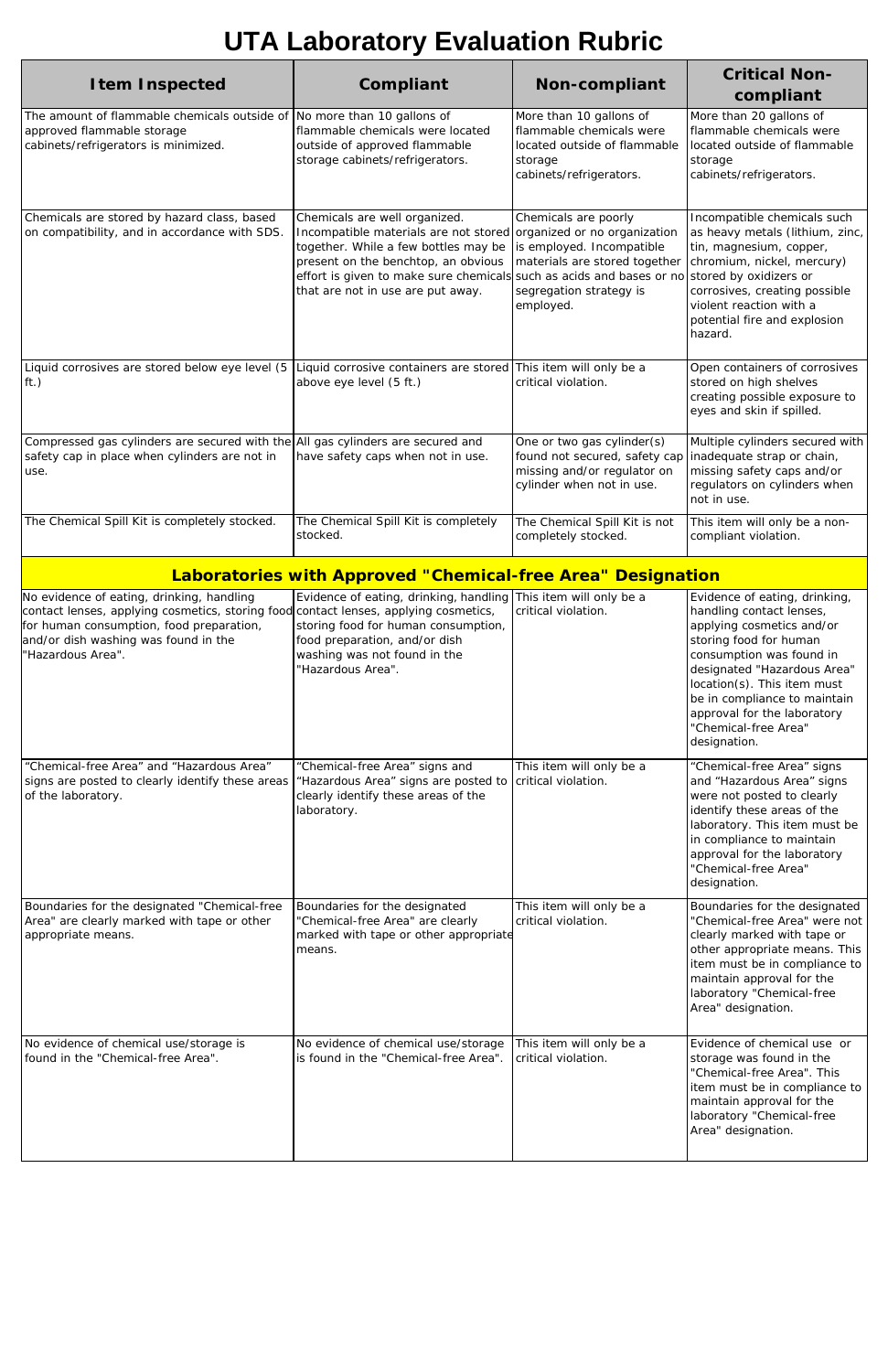| <b>Item Inspected</b>                                                                                                                                                                                                                        | Compliant                                                                                                                                                                                 | <b>Non-compliant</b>                                                                                                                                     | <b>Critical Non-</b><br>compliant                                                                                                                                                                                                                                                                                                       |
|----------------------------------------------------------------------------------------------------------------------------------------------------------------------------------------------------------------------------------------------|-------------------------------------------------------------------------------------------------------------------------------------------------------------------------------------------|----------------------------------------------------------------------------------------------------------------------------------------------------------|-----------------------------------------------------------------------------------------------------------------------------------------------------------------------------------------------------------------------------------------------------------------------------------------------------------------------------------------|
| Waste receptacle marked "non-laboratory<br>trash only" is present in the "Chemical-free<br>Area".                                                                                                                                            | Waste receptacle marked "non-<br>laboratory trash only" is present in<br>the "Chemical-free Area".                                                                                        | This item will only be a<br>critical violation.                                                                                                          | Waste receptacle marked<br>"non-laboratory trash only"<br>was not present in the<br>"Chemical-free Area". This<br>item must be in compliance to<br>maintain approval for the<br>laboratory "Chemical-free<br>Area" designation.                                                                                                         |
| If any small appliances (microwaves, coffee<br>makers, etc.) are present in the "Chemical-free coffee makers, etc.) are present in<br>Area", written permission in accordance with<br>Handbook of Operating Procedure 5-310 is<br>available. | If any small appliances (microwaves,<br>the "Chemical-free Area", written<br>permission in accordance with<br>Handbook of Operating Procedure 5-<br>310 is available.                     | This item will only be a<br>critical violation.                                                                                                          | Small appliances (microwaves,<br>coffee makers, etc.) were<br>present in the "Chemical-free<br>Area", but written permission<br>in accordance with Handbook<br>of Operating Procedure 5-310<br>was not available. This item<br>must be in compliance to<br>maintain approval for the<br>laboratory "Chemical-free<br>Area" designation. |
| <b>Chemical Waste</b>                                                                                                                                                                                                                        |                                                                                                                                                                                           |                                                                                                                                                          |                                                                                                                                                                                                                                                                                                                                         |
| Chemical waste is located in the immediate<br>vicinity of generation and under supervision of<br>the person who generated it.                                                                                                                | Chemical waste is located in the<br>immediate vicinity of generation and<br>under supervision of the person who<br>generated it.                                                          | Chemical waste is generated<br>in one laboratory and taken<br>to a different laboratory for<br>storage.                                                  | This item will only be a non-<br>compliant violation.                                                                                                                                                                                                                                                                                   |
| Each waste container has a properly filled out<br>EH&S waste tag attached to it.                                                                                                                                                             | All waste containers are properly<br>labeled and constituents of waste are   EH&S waste tag or log sheet<br>listed on the EH&S waste tag or on a attached to the container.<br>log sheet. | Incomplete or inaccurate                                                                                                                                 | No EH&S tag(s) found on<br>waste container(s) or blank<br>tag attached to the<br>container.                                                                                                                                                                                                                                             |
| Containers are clearly labeled with the words<br>"Hazardous Waste"                                                                                                                                                                           | All waste containers are properly<br>labeled with the words "Hazardous<br>Waste".                                                                                                         | No hazardous waste label<br>found on waste container(s)<br>but has a waste tags are<br>attached.                                                         | Containers found that are<br>"inherently waste-like"<br>(appear abandoned or appear<br>to contain waste but are not<br>labeled).                                                                                                                                                                                                        |
| Original labels on containers used for waste<br>are defaced.                                                                                                                                                                                 | Original labels on containers used for Container used for waste with This item will only be a non-<br>waste are defaced.                                                                  | original chemical label intact<br>and not defaced.                                                                                                       | compliant violation.                                                                                                                                                                                                                                                                                                                    |
| Waste containers are compatible with their<br>contents.                                                                                                                                                                                      | Waste containers are compatible with This item will only be a<br>their contents.                                                                                                          | critical violation.                                                                                                                                      | Waste containers are not<br>compatible with the waste it<br>contains (e.g., hydrogen<br>fluoride is placed in glass<br>containers).                                                                                                                                                                                                     |
| Waste containers are closed unless actively<br>receiving waste.                                                                                                                                                                              | All waste container lids are closed<br>unless actively receiving waste.                                                                                                                   | This item will only be a<br>critical violation.                                                                                                          | Hazardous waste container<br>lids are not tightened or are<br>missing.                                                                                                                                                                                                                                                                  |
| Waste containers are leak proof (no signs of<br>leaks).                                                                                                                                                                                      | Container is not leaking. Container is<br>neat with only minor evidence of<br>previous contamination on the<br>outside.                                                                   | Container has visible outside<br>contamination but is not<br>actively leaking.                                                                           | Container is leaking and<br>hazardous waste is present<br>in secondary containment.                                                                                                                                                                                                                                                     |
| Liquid waste containers are properly stored in<br>secondary containment.                                                                                                                                                                     | All liquid hazardous waste is in<br>secondary containment.                                                                                                                                | This item will only be a<br>critical violation.                                                                                                          | Liquid hazardous waste is not<br>in secondary containment.                                                                                                                                                                                                                                                                              |
| Secondary containment for waste is<br>appropriate and in good condition.                                                                                                                                                                     | Secondary containment for waste is<br>appropriate and in good condition.                                                                                                                  | This item will only be a<br>critical violation.                                                                                                          | Secondary containment for<br>waste is either not appropriate<br>or not in good condition (e.g.,<br>container is cracked, spills are<br>present).                                                                                                                                                                                        |
| Waste is properly managed (no evidence of<br>drain disposal, waste found in regular trash,<br>$etc.$ )                                                                                                                                       | Waste is properly managed (no<br>evidence of drain disposal, waste<br>found in regular trash, etc.)                                                                                       | This item will only be a<br>critical violation.                                                                                                          | Evidence of hazardous waste<br>drain disposal. Hazardous<br>waste disposed of in broken<br>glass boxes, biological waste<br>boxes and/or regular trash.                                                                                                                                                                                 |
| Waste containers are not in need of pickup.                                                                                                                                                                                                  | Waste is not in need of pickup or<br>EH&S has been contacted for<br>hazardous waste pick-up via CEMS.                                                                                     | A few full chemical waste<br>containers found in the<br>laboratory and no request<br>for removal of the waste has<br>been submitted to EH&S via<br>CEMS. | Several full chemical waste<br>containers found in the lab<br>and no request for removal<br>of the waste has been<br>submitted to EH&S via<br>CEMS.                                                                                                                                                                                     |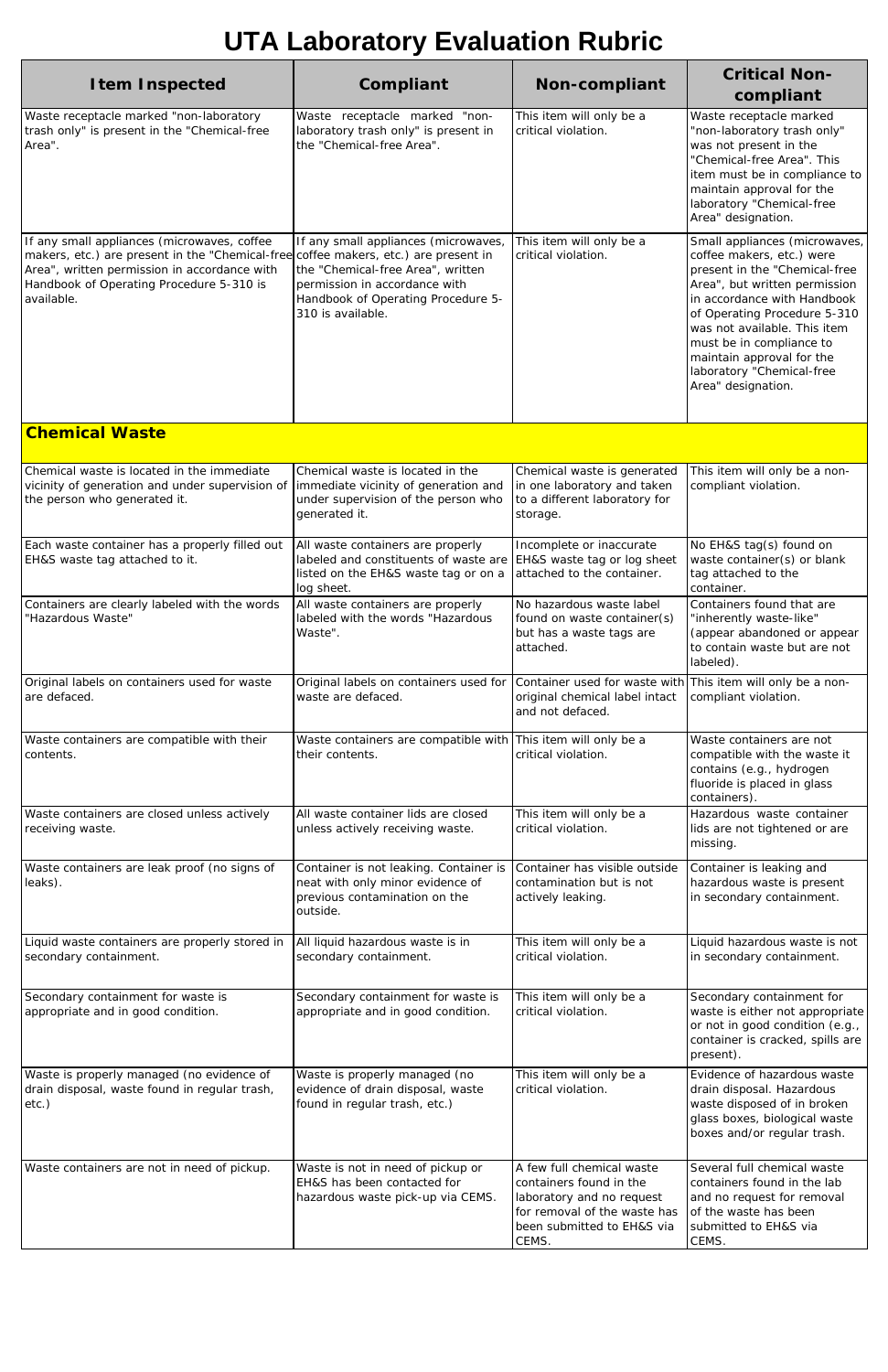| <b>Item Inspected</b>                                                                                                                                  | Compliant                                                                                                                                                                                          | <b>Non-compliant</b>                                                                                                                                                      | <b>Critical Non-</b><br>compliant                                                                                                                                                                                            |
|--------------------------------------------------------------------------------------------------------------------------------------------------------|----------------------------------------------------------------------------------------------------------------------------------------------------------------------------------------------------|---------------------------------------------------------------------------------------------------------------------------------------------------------------------------|------------------------------------------------------------------------------------------------------------------------------------------------------------------------------------------------------------------------------|
| Incompatible waste is stored in separate<br>secondary containers.                                                                                      | Waste properly segregated; no<br>incompatibles stored together. if<br>leaking, the wastes could not react.                                                                                         | Incompatible wastes, though<br>secondarily contained, stored<br>in the same area.                                                                                         | Incompatible waste stored in<br>such a way that, if leaking, the<br>wastes could comingle.                                                                                                                                   |
| Broken glassware is deposited into puncture<br>resistant containers and only broken glass is<br>present.                                               | Broken glass is deposited into<br>puncture resistant containers. Only<br>broken glass is present in the broken<br>glass box. No chemicals or<br>unapproved items found in the<br>broken glass box. | This item will only be a<br>critical violation.                                                                                                                           | Broken glass is in a non-<br>puncture resistant box or<br>unapproved items found in the<br>broken glass box, such as<br>containers (including vials)<br>that still have liquid in them.                                      |
| <b>Special Waste</b>                                                                                                                                   |                                                                                                                                                                                                    |                                                                                                                                                                           |                                                                                                                                                                                                                              |
| Biological and non-biological sharps containers<br>must be available and appropriately labeled<br>when sharps are being utilized in the<br>laboratory. | Biological and non-biological sharps<br>containers are available and labeled<br>properly.                                                                                                          | Biological and non-biological<br>sharps containers not<br>available or not labeled<br>properly.                                                                           | This item will only be a non-<br>compliant violation.                                                                                                                                                                        |
| There is no evidence of bent, re-capped, or<br>clipped needles.                                                                                        | There is no evidence of bent, re-<br>capped, or clipped needles.                                                                                                                                   | This item will only be a<br>critical violation.                                                                                                                           | Evidence of bent, re-capped,<br>or clipped needles found in the<br>laboratory.                                                                                                                                               |
| Sharps containers are not overfilled.                                                                                                                  | Sharps containers are not overfilled.                                                                                                                                                              | Sharps containers are<br>overfilled.                                                                                                                                      | This item will only be a non-<br>compliant violation.                                                                                                                                                                        |
| Requests for sharps removal are submitted to<br>EH&S via CEMS.                                                                                         | Sharps removal requests are<br>submitted to EH&S via CEMS.<br>Containers not overfilled.                                                                                                           | Sharps containers found are<br>overfilled or several closed<br>containers need to be<br>disposed of and no request<br>for removal has been<br>submitted to EH&S via CEMS. | This item will only be a non-<br>compliant violation.                                                                                                                                                                        |
| <b>Personal Protective Equipment</b>                                                                                                                   |                                                                                                                                                                                                    |                                                                                                                                                                           |                                                                                                                                                                                                                              |
| Appropriate attire is being worn by occupants<br>(no open-toed shoes, sandals, flip-flops, no<br>short pants, dresses, etc.)                           | Appropriate attire is being worn by<br>occupants (no open-toed shoes,<br>sandals, flip-flops, no shorts,<br>dresses, etc.)                                                                         | This item will only be a<br>critical violation.                                                                                                                           | Laboratory personnel are<br>wearing inappropriate attire.<br>(open-toed shoes, sandals,<br>flip-flops, no shorts, dresses,<br>$etc.$ )                                                                                       |
| Appropriate PPE is being worn by occupants<br>(lab coat, safety glasses, gloves, etc.)                                                                 | Appropriate PPE is being worn by<br>occupants (lab coat, safety glasses,<br>gloves, etc.)                                                                                                          | violation.                                                                                                                                                                | This item will only be a critical Laboratory personnel are not<br>wearing any PPE or wearing<br>inappropriate PPE, such as<br>wearing safety glasses<br>instead of chemical splash<br>goggles if working with<br>corrosives. |
| The appropriate personal protective equipment<br>for work being performed is present, in good<br>condition, and stored properly.                       | The personal protective equipment<br>was present, in good condition, and<br>stored properly.                                                                                                       | PPE was not present, found to This item will only be a non-<br>be in poor condition and<br>needs to be replaced, or was<br>stored improperly.                             | compliant violation.                                                                                                                                                                                                         |
| <b>Engineering Controls</b>                                                                                                                            |                                                                                                                                                                                                    |                                                                                                                                                                           |                                                                                                                                                                                                                              |

| <b>Biological Safety Cabinets present in the laboratory.</b>                                                                      |                                                                                      |                                                                                                                           |                                                       |  |
|-----------------------------------------------------------------------------------------------------------------------------------|--------------------------------------------------------------------------------------|---------------------------------------------------------------------------------------------------------------------------|-------------------------------------------------------|--|
| Biological Safety Cabinet (BSC) is being used<br>at a proper sash height.                                                         | BSC sash is used at a<br>proper height.                                              | Sash is not at required height Sash is not at required<br>when BSC is used in a passive height when used in an<br>manner. | active manner.                                        |  |
| Ultraviolet (UV) light is turned off while BSC is  UV light is turned off while BSC is in<br>in use.                              | use.                                                                                 | UV light is not turned off<br>while BSC is in use.                                                                        | This item will only be a non-<br>compliant violation. |  |
| Waste container is located inside BSC to<br>minimize movement through air barrier during when in use to minimize movement<br>use. | Waste container is located inside BSC Waste container is not<br>through air barrier. | located inside BSC when<br>work is being performed.                                                                       | This item will only be a non-<br>compliant violation. |  |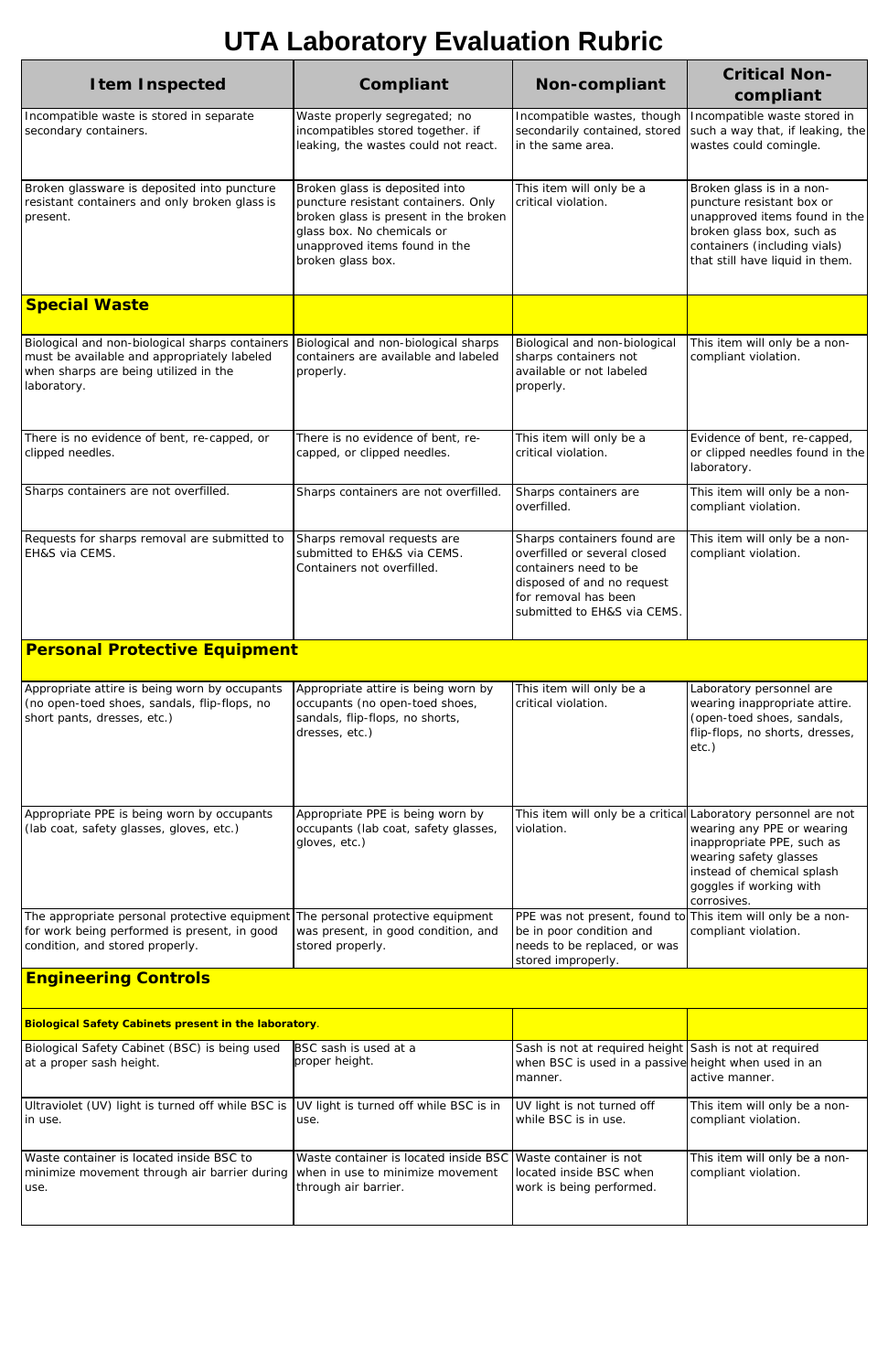| <b>Item Inspected</b>                                                                                                                                                                                       | Compliant                                                                                                                                                                                                      | <b>Non-compliant</b>                                                                                                                                       | <b>Critical Non-</b><br>compliant                                                                           |
|-------------------------------------------------------------------------------------------------------------------------------------------------------------------------------------------------------------|----------------------------------------------------------------------------------------------------------------------------------------------------------------------------------------------------------------|------------------------------------------------------------------------------------------------------------------------------------------------------------|-------------------------------------------------------------------------------------------------------------|
| Objects stored inside BSC must be minimized<br>and kept away from air- intake grilles to<br>ensure proper airflow to protect the user.                                                                      | Objects stored inside BSC are<br>minimized and kept away from air-<br>intake grilles to ensure proper<br>airflow.                                                                                              | Objects are found in BSC on<br>or near the air-intake grilles,<br>such as pipette tip holders,<br>paper towels, lab glassware,<br>etc.                     | Objects found in BSC are<br>completely blocking the air-<br>intake grilles and user is not<br>protected.    |
| Activities around BSC that will disturb<br>cabinet's airflow are restricted (e.g., entry,<br>egress, walking traffic).                                                                                      | Activities around BSC that will disturb<br>cabinet's airflow are restricted (e.g.,<br>entry, egress, walking traffic).                                                                                         | BSC airflow is impacted by<br>location (exit doors,<br>walkways, air vents).                                                                               | This item will only be a non-<br>compliant violation.                                                       |
| BSC interior work surface decontamination<br>chemicals are present (70% alcohol is usually<br>suitable).                                                                                                    | BSC interior work surface<br>decontamination chemicals are<br>present (70% alcohol is usually<br>suitable).                                                                                                    | No disinfectants were<br>found/located in or near the<br>BSC where work is being<br>done with biohazards.                                                  | This item will only be a non-<br>compliant violation.                                                       |
| Emergency showers are unobstructed and<br>easily accessible.                                                                                                                                                | Emergency showers are not<br>obstructed.                                                                                                                                                                       | Emergency showers are<br>obstructed by small light<br>weight items, trash cans,<br>boxes, etc.                                                             | Emergency showers are<br>obstructed by heavy/large/<br>hard to move items.                                  |
| Eyewashes are unobstructed and easily<br>accessible.                                                                                                                                                        | Eyewashes are unobstructed and<br>easily accessible.                                                                                                                                                           | Eyewash is obstructed by<br>small light weight items,<br>trash cans, boxes, etc.                                                                           | Eyewash is obstructed by<br>heavy/large/hard to move<br>items.                                              |
| <b>Physical Hazards</b>                                                                                                                                                                                     |                                                                                                                                                                                                                |                                                                                                                                                            |                                                                                                             |
| Belt driven vacuum pumps are protected with<br>belt guards, properly maintained and stored<br>away from flammable chemicals and<br>combustible material.                                                    | Belt driven vacuum pumps are<br>protected with belt guards, properly<br>maintained and stored away from<br>flammable chemicals and combustible pump not properly<br>material.                                  | Belt driven vacuum pump<br>found unprotected and/or<br>with no belt guards. Vacuum<br>maintained or located near<br>flammable or combustible<br>materials. | This item will only be a non-<br>compliant violation.                                                       |
| <b>Biological Questions</b>                                                                                                                                                                                 |                                                                                                                                                                                                                |                                                                                                                                                            |                                                                                                             |
| <b>Incineration</b>                                                                                                                                                                                         |                                                                                                                                                                                                                |                                                                                                                                                            |                                                                                                             |
| Pathological waste is incinerated. Pathological<br>waste includes animal carcasses, body parts,<br>organs, tissue.                                                                                          | Pathological waste is incinerated.<br>Pathological waste includes animal<br>carcasses, body parts, organs, tissue<br>is incinerated.                                                                           | Animal carcasses, body<br>parts, organs, tissue are not<br>incinerated.                                                                                    | This item will only be a non-<br>compliant violation.                                                       |
| Pathological waste is kept frozen or<br>refrigerated and double-bagged until<br>incinerated.                                                                                                                | Pathological waste is kept frozen or<br>refrigerated and double-bagged until<br>incinerated.                                                                                                                   | Pathological waste is not<br>incinerated and has not been<br>kept frozen or refrigerated<br>and double-bagged.                                             | This item will only be a non-<br>compliant violation.                                                       |
| Autoclaving                                                                                                                                                                                                 |                                                                                                                                                                                                                |                                                                                                                                                            |                                                                                                             |
| Biohazardous waste is being stored in an<br>appropriate waste container and labeled<br>properly.                                                                                                            | The biohazardous waste is stored in<br>an appropriate waste container and<br>labeled properly.                                                                                                                 | This item will only be a<br>critical violation.                                                                                                            | Untreated biohazardous waste<br>found not managed properly,<br>such as disposed of in the<br>regular trash. |
| Autoclaved biohazardous waste is logged on<br>the "Autoclave Waste Treatment Log" form<br>supplied by EH&S, including date of treatment,<br>amount, method, name, and initials of person<br>treating waste. | Autoclaved biohazardous waste is<br>logged on the "Autoclave Waste<br>Treatment Log" form supplied by<br>EH&S, including date of treatment,<br>amount, method, name, and initials<br>of person treating waste. | Autoclaved biohazardous<br>waste is not logged on the<br>"Autoclave Waste Treatment<br>Log" form supplied by EH&S.                                         | This item will only be a non-<br>compliant violation.                                                       |
| Steam chemical integrator is placed inside<br>each waste load before autoclaving.                                                                                                                           | A steam chemical integrator is placed   A steam chemical integrator<br>inside each waste load before<br>autoclaving.                                                                                           | is not placed inside each<br>waste load before<br>autoclaving.                                                                                             | This item will only be a non-<br>compliant violation.                                                       |
| Thermal autoclave tape is placed across the<br>biohazard symbol on the autoclave bag before<br>treatment.                                                                                                   | Thermal autoclave tape is being<br>placed across the biohazard symbol<br>on the autoclave bag before<br>treatment.                                                                                             | Thermal autoclave tape is not This item will only be a non-<br>placed across the biohazard<br>symbol on the autoclave bag<br>before treatment.             | compliant violation.                                                                                        |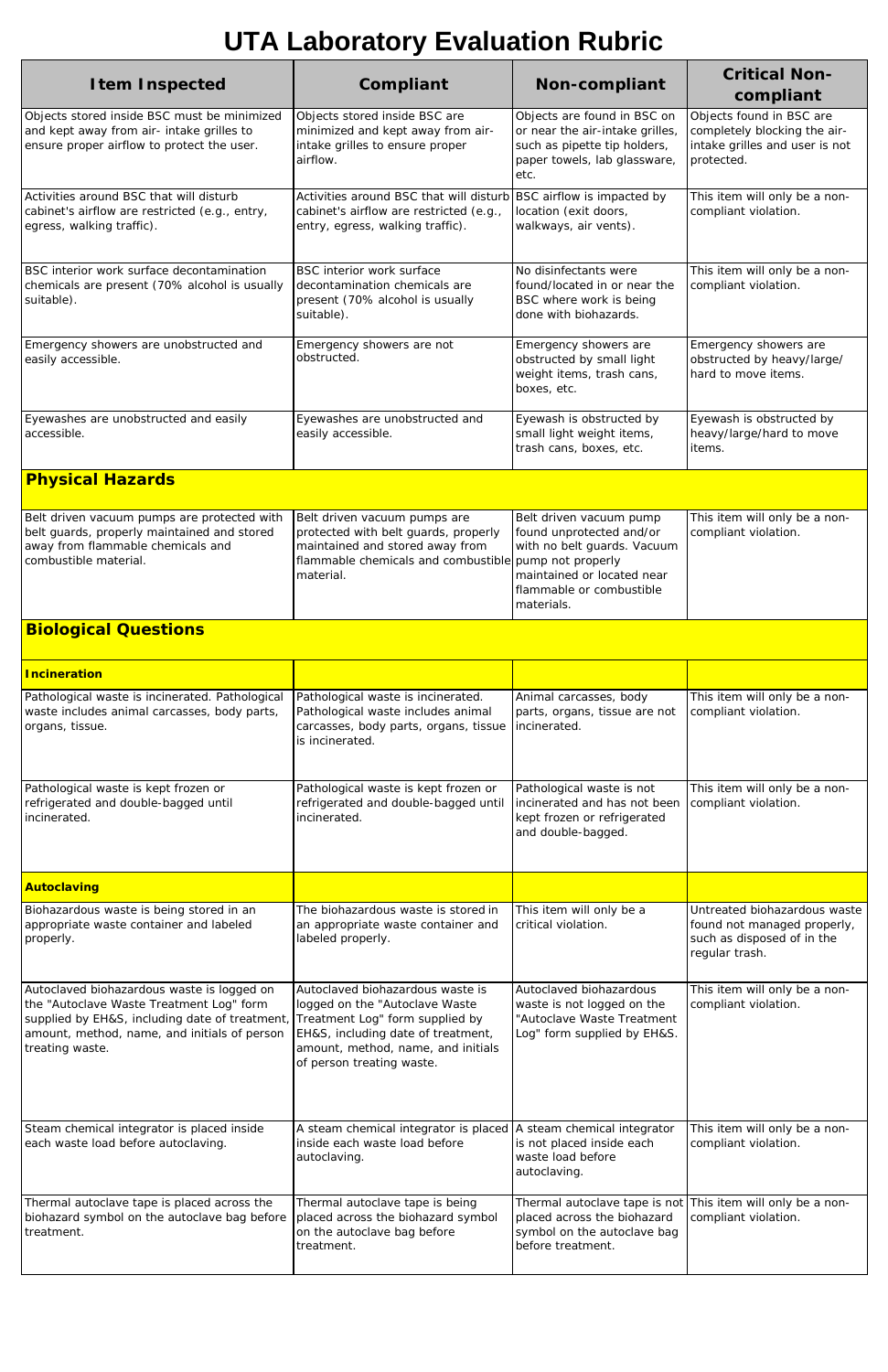| <b>Item Inspected</b>                                                                                                                                                                                                  | Compliant                                                                                                                                                                               | <b>Non-compliant</b>                                                                                                         | <b>Critical Non-</b><br>compliant                                                                                                                                                              |
|------------------------------------------------------------------------------------------------------------------------------------------------------------------------------------------------------------------------|-----------------------------------------------------------------------------------------------------------------------------------------------------------------------------------------|------------------------------------------------------------------------------------------------------------------------------|------------------------------------------------------------------------------------------------------------------------------------------------------------------------------------------------|
| Waste to be autoclaved is treated at a<br>minimum of 121 degrees C, 15 psi for 30<br>minutes for liquid waste or 55-60 minutes for<br>solid waste.                                                                     | Waste to be autoclaved is treated at<br>a minimum of 121 degrees C, 15 psi<br>for 30 minutes for liquid waste or<br>55-60 minutes for solid waste.                                      | This item will only be a<br>critical violation.                                                                              | Waste to be autoclaved is not<br>treated at a minimum of 121<br>degrees C, 15 psi or 30<br>minutes for liquid waste or 55-<br>60 minutes for solid waste.                                      |
| <b>Special Waste</b>                                                                                                                                                                                                   |                                                                                                                                                                                         |                                                                                                                              |                                                                                                                                                                                                |
| Disinfecting and Disposing of Biohazardous Liquids within the Laboratory                                                                                                                                               |                                                                                                                                                                                         |                                                                                                                              |                                                                                                                                                                                                |
| Biohazardous liquid waste is stored in an<br>appropriate waste container and labeled<br>properly.                                                                                                                      | Biohazardous liquid waste is stored in This item will only be a<br>an appropriate waste container and<br>labeled properly.                                                              | critical violation.                                                                                                          | Biohazardous liquid waste is<br>not stored in an appropriate<br>waste container nor labeled<br>properly.                                                                                       |
| Liquid biohazardous waste is decontaminated<br>with an appropriate chemical disinfectant for a<br>sufficient contact time before disposed of by<br>pouring to the sanitary sewer.                                      | Liquid biohazardous waste is<br>decontaminated with an<br>appropriate chemical disinfectant<br>for a sufficient contact time before<br>disposed of by pouring to the<br>sanitary sewer. | This item will only be a<br>critical violation.                                                                              | Liquid biohazardous waste is<br>not decontaminated with an<br>appropriate chemical<br>disinfectant for a sufficient<br>contact time before disposed<br>of by pouring to the sanitary<br>sewer. |
| During the decontamination process, the<br>biohazardous liquid/disinfectant mixer is<br>appropriately marked and stored in a secondary<br>containment.                                                                 | During the decontamination<br>process, the biohazardous<br>liquid/disinfectant mixer is<br>appropriately marked and stored in<br>a secondary containment.                               | Container of disinfectant-<br>waste mixture is not<br>appropriately marked and/or<br>stored in a secondary<br>containment.   | This item will only be a non-<br>compliant violation.                                                                                                                                          |
| Proper chemicals for disinfection are used such Proper chemicals for disinfection are<br>as, EPA registered disinfectants or a 1:10 mix<br>of bleach and liquid biohazardous waste.                                    | used such as, EPA registered<br>disinfectants or a 1:10 mix of bleach<br>and liquid biohazardous waste.                                                                                 | This item will only be a critical No disinfectants were able to<br>violation.                                                | be located in the laboratory.                                                                                                                                                                  |
| Stericycle: Disposing of Biohazardous Solids within the Laboratory                                                                                                                                                     |                                                                                                                                                                                         |                                                                                                                              |                                                                                                                                                                                                |
| Stericycle boxes are used for solid biohazardous<br>waste: used gloves, paper towels, and unbroken<br>disposable materials.                                                                                            | Stericycle boxes are used for solid<br>biohazardous waste: used gloves,<br>paper towels, and<br>unbroken<br>disposable materials.                                                       | Stericycle boxes are used for<br>regular non-biohazardous<br>waste.                                                          | Stericycle boxes are used for<br>disposal of sharps or<br>biohazardous liquids.                                                                                                                |
| Stericycle boxes are not more than 3/4 full and<br>weigh no more than 43 lbs.                                                                                                                                          | Stericycle boxes are not more than<br>3/4 full and weigh no more than 43<br>lbs.                                                                                                        | Stericycle box exceeds 3/4<br>full and/or weighs more than<br>43 lbs.                                                        | This item will only be a non-<br>compliant violation.                                                                                                                                          |
| Stericycle box is properly closed with the red<br>plastic liner not visible when ready for disposal.                                                                                                                   | Stericycle box is properly closed with<br>the red plastic liner not visible when<br>ready for disposal.                                                                                 | This item will only be a<br>critical violation.                                                                              | Stericycle box is not properly<br>closed, and/or the red plastic<br>liner is visible when ready for<br>disposal.                                                                               |
| <b>BSL-2 question</b>                                                                                                                                                                                                  |                                                                                                                                                                                         |                                                                                                                              |                                                                                                                                                                                                |
| BSL2 Laboratory has lockable doors and card<br>reader access when human<br>blood/OPIM/tissue/cells are studied.                                                                                                        | Laboratory has lockable doors and<br>card reader access when human<br>blood/OPIM/tissue/cells are studied.                                                                              | This item will only be a<br>critical violation.                                                                              | Laboratory does not have<br>lockable doors and card<br>reader access when human<br>blood/OPIM/tissue/cells are<br>studied.                                                                     |
| Registration of work involving potentially<br>infectious biological agent(s) has been<br>completed by submitting the Human Pathogen<br>Registration (HPR) to EH&S.                                                     | HPR has been submitted to EH&S.<br>BSL-2 commissioning is done/in<br>progress.                                                                                                          | This item will only be a<br>critical violation.                                                                              | HPR has not been submitted to<br>EH&S and there is evidence of<br>BSL-2 materials being worked<br>with in the laboratory.                                                                      |
| The Human Pathogen Registration Update<br>(HPRU) form has been completed to update<br>any existing HPR registration by describing any included in HPR.<br>changes to a project and HPRU has been<br>submitted to EH&S. | HPRU has been submitted to EH&S.<br>Appropriate changes have been                                                                                                                       | This item will only be a<br>critical violation.                                                                              | Information on the HPR has<br>changed and the HPRU has not<br>been submitted to EH&S.                                                                                                          |
| Access to the laboratory is limited when<br>experiments are in progress.                                                                                                                                               | Access to laboratory is limited when<br>experiments are in progress.                                                                                                                    | This item will only be a<br>critical violation.                                                                              | Access to laboratory is not<br>limited when experiments are<br>in progress                                                                                                                     |
| Liquid biohazardous waste containers are<br>labeled with biohazard sign, have waste tags,<br>and are stored in secondary containment.                                                                                  | Liquid biohazardous waste containers<br>are labeled with biohazard sign, have<br>waste tags, and are stored in<br>secondary containment.                                                | Liquid biohazardous waste<br>containers found with no<br>biohazard sign, waste tags<br>and without secondary<br>containment. | This item will only be a non-<br>compliant violation.                                                                                                                                          |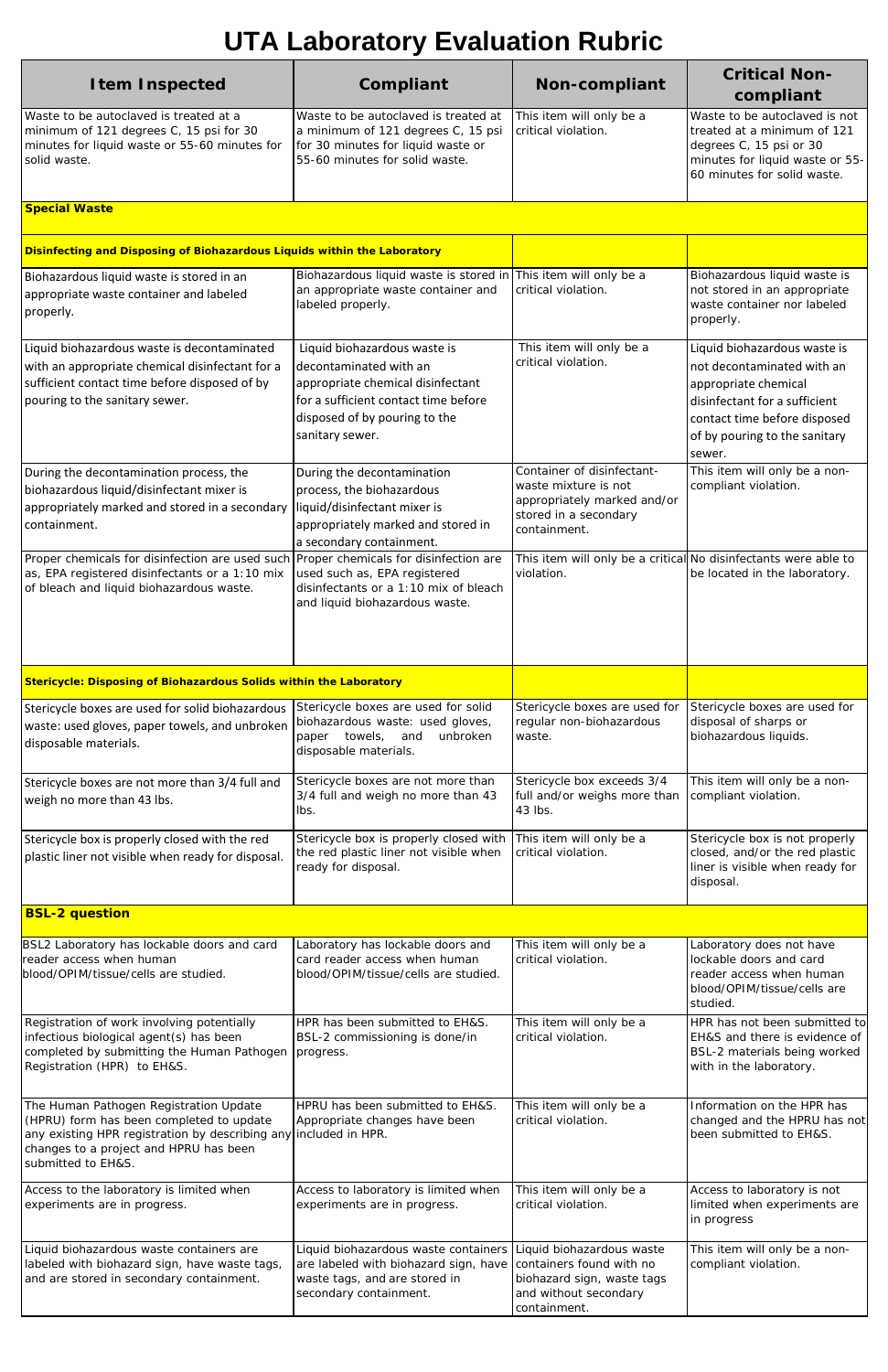| <b>Item Inspected</b>                                                                                                                                                       | Compliant                                                                                                                                                                                              | <b>Non-compliant</b>                                                                                                                                                          | <b>Critical Non-</b><br>compliant                                                                                                                                                                                                                                     |  |
|-----------------------------------------------------------------------------------------------------------------------------------------------------------------------------|--------------------------------------------------------------------------------------------------------------------------------------------------------------------------------------------------------|-------------------------------------------------------------------------------------------------------------------------------------------------------------------------------|-----------------------------------------------------------------------------------------------------------------------------------------------------------------------------------------------------------------------------------------------------------------------|--|
| <b>Shop Questions</b>                                                                                                                                                       |                                                                                                                                                                                                        |                                                                                                                                                                               |                                                                                                                                                                                                                                                                       |  |
| LOTO procedures are being followed and LOTO<br>records are up to date.                                                                                                      | LOTO procedures are being followed<br>and LOTO records are up to date.                                                                                                                                 | LOTO records are not up to<br>date.                                                                                                                                           | LOTO procedures are not being<br>followed to isolate or control<br>hazardous energies.                                                                                                                                                                                |  |
| Every employee performing LOTO has a color-<br>coded lock and tag.                                                                                                          | Each employee performing LOTO has<br>a color-coded lock and tag.                                                                                                                                       | Not all employees performing<br>LOTO have a color-coded lock compliant violation.<br>and tag.                                                                                 | This item will only be a non-                                                                                                                                                                                                                                         |  |
| Confined Space Entry procedures are being<br>followed and confined space entry records are<br>up to date.                                                                   | Confined space Entry procedures are<br>being followed and confined space<br>entry records are up to date.                                                                                              | Not all Confined Space Entry<br>records are up to date.                                                                                                                       | Confined Space procedures are<br>not being followed when<br>entering confined space.                                                                                                                                                                                  |  |
| Fall protection procedures are being followed<br>and monthly equipment inspection records are<br>up to date.                                                                | Fall protection procedures are being<br>followed and monthly equipment<br>inspection records are up to date.                                                                                           | Fall protection equipment<br>monthly equipment<br>inspection records are not up<br>to date.                                                                                   | Fall protection procedures are<br>not being followed.                                                                                                                                                                                                                 |  |
| Powered Industrial Truck/Forklift daily<br>inspections are documented and up to date.                                                                                       | Powered Industrial Truck/Forklift<br>daily inspections are documented and Truck/Forklift daily<br>up to date.                                                                                          | Powered Industrial<br>inspections are not up to<br>date.                                                                                                                      | A person is operating a<br>Powered Industrial<br>Truck/Forklift without current<br>training.                                                                                                                                                                          |  |
| There are no indoor air quality issues (i.e.<br>odors, standing water, microbial growth,<br>inadequate ventilation, excessive dust, air<br>pollutants etc.)                 | There are no indoor air quality issues<br>(i.e. odors, standing water, microbial<br>growth, inadequate ventilation,<br>excessive dust, air pollutants etc.)                                            | There are indoor air quality<br>issues that need to be<br>corrected.                                                                                                          | This item will only be a non-<br>compliant violation.                                                                                                                                                                                                                 |  |
| <b>Fire/Life Safety</b>                                                                                                                                                     |                                                                                                                                                                                                        |                                                                                                                                                                               |                                                                                                                                                                                                                                                                       |  |
| Good housekeeping practices are followed in<br>the laboratory, storage of combustibles, such<br>as cardboard boxes and paper, are kept to a<br>minimum.                     | Majority of items are put away unless<br>currently in use. Equipment is<br>regularly cleaned, floors and aisle<br>spaces are well maintained with no<br>obvious evidence of spills.                    | Very cluttered bench top with<br>little or no room to put items<br>down. Items near the edge<br>where they can be knocked<br>off the bench. Equipment<br>and/or floors dirty. | Evidence of spills of hazardous<br>materials. Benchtops full of<br>glassware and chemicals<br>causing an imminent threat of<br>an incident or injury.                                                                                                                 |  |
| Laboratory doors are kept closed to provide a<br>fire and smoke barrier.                                                                                                    | Laboratory doors are kept closed to<br>provide a fire and smoke barrier.                                                                                                                               | People were present and the<br>laboratory doors were found<br>open or propped open during<br>inspection. This is a fire life<br>safety issue.                                 | No one was present and the<br>laboratory doors were found<br>open or propped open during<br>inspection. Any BSL-2,<br>radiation, X-ray or laser<br>laboratory found open or<br>propped open at any time.<br>This is a fire life safety issue<br>and a security issue. |  |
| Exits and walkways must be kept clear to<br>ensure means of egress with a clear path of 36 are free of obstructions and tripping<br>inches.                                 | Exits and walkways in the laboratory<br>hazards. There is a clear path of 36<br>inches.                                                                                                                | Exits and walkways were<br>found obstructed, i.e. by<br>equipment, furniture, trash<br>cans, etc.                                                                             | Exits and walkways completely<br>blocked and or door locked,<br>preventing egress.                                                                                                                                                                                    |  |
| Ceiling tiles are in place and undamaged.                                                                                                                                   | Ceiling tiles are in place and<br>undamaged.                                                                                                                                                           | Laboratory users have<br>damaged, removed or<br>displaced ceiling tiles.                                                                                                      | This item will only be a non-<br>compliant violation.                                                                                                                                                                                                                 |  |
| Combustibles are not stored within 24" of the<br>ceiling in non-sprinklered buildings or within<br>18" of the sprinkler head drop distance from<br>the ceiling.             | Storage of combustibles are not<br>stored within 24" of the ceiling in non-stored within 24" of the<br>sprinklered buildings or within 18" of<br>the sprinkler head drop distance from<br>the ceiling. | Storage of combustibles are<br>ceiling in non-sprinklered<br>buildings or within 18" of the<br>sprinkler head drop distance<br>from the ceiling.                              | This item will only be a non-<br>compliant violation.                                                                                                                                                                                                                 |  |
| Fire extinguisher is not obstructed and easily<br>accessible.                                                                                                               | Fire extinguisher is unobstructed and<br>easily accessible.                                                                                                                                            | Fire extinguisher is<br>obstructed by small light<br>weight items, trash cans,<br>boxes, etc.                                                                                 | Fire extinguisher obstructed by<br>heavy/large/hard to move<br>items. The fire extinguisher is<br>not visible.                                                                                                                                                        |  |
| <b>Electrical Safety</b>                                                                                                                                                    |                                                                                                                                                                                                        |                                                                                                                                                                               |                                                                                                                                                                                                                                                                       |  |
| Permanent use of extension cords has been<br>eliminated. No multi-plug adapters are used or been eliminated. No multi-plug<br>power strips plugged into other power strips. | Permanent use of extension cords has Extension cords, multi-plug<br>adapters are used or power strips<br>plugged into other power strips.                                                              | adaptors, or power strips<br>plugged into other power<br>strips found.                                                                                                        | Extension cords, multi-plug<br>adaptors, or power strips<br>plugged into other power<br>strips found with signs of burn<br>marks/melting.                                                                                                                             |  |